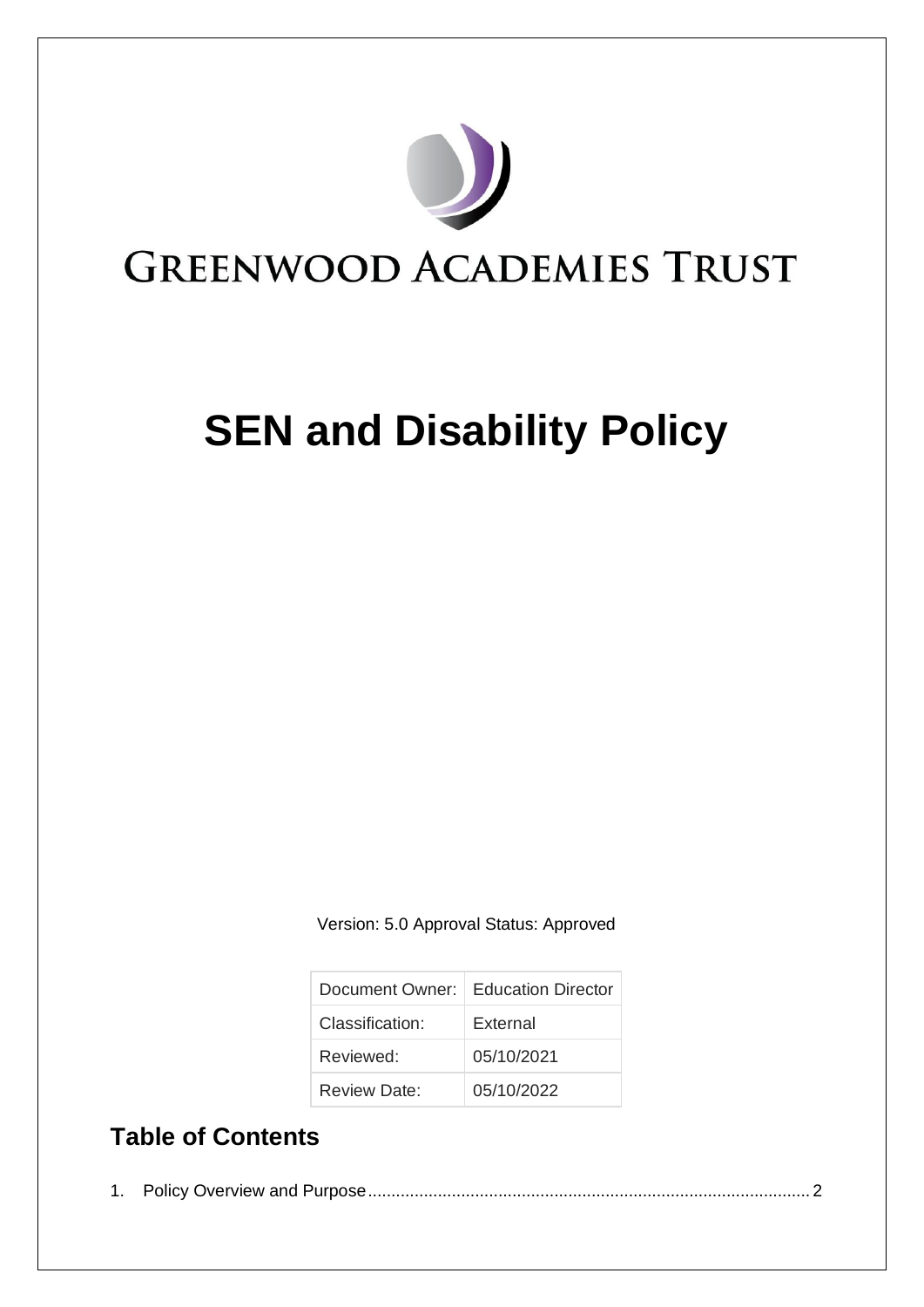| 2. |  |
|----|--|
| 3. |  |
| 4. |  |
| 5. |  |
| 6. |  |
| 7. |  |
| 8. |  |
| 9. |  |
|    |  |
|    |  |
|    |  |
|    |  |
|    |  |
|    |  |
|    |  |
|    |  |

#### <span id="page-1-0"></span> $1.$ **Policy Overview and Purpose**

The purpose of the Policy is to outline how the Academy identifies and addresses the needs of all pupils with Special Educational Needs (SEN) and/or Disabilities (D).

It outlines the principle aims of all Academies belonging to the Greenwood Academies Trust (GAT) in addressing the needs of all pupils (2-19) identified with Special Educational Needs and Disabilities (SEND).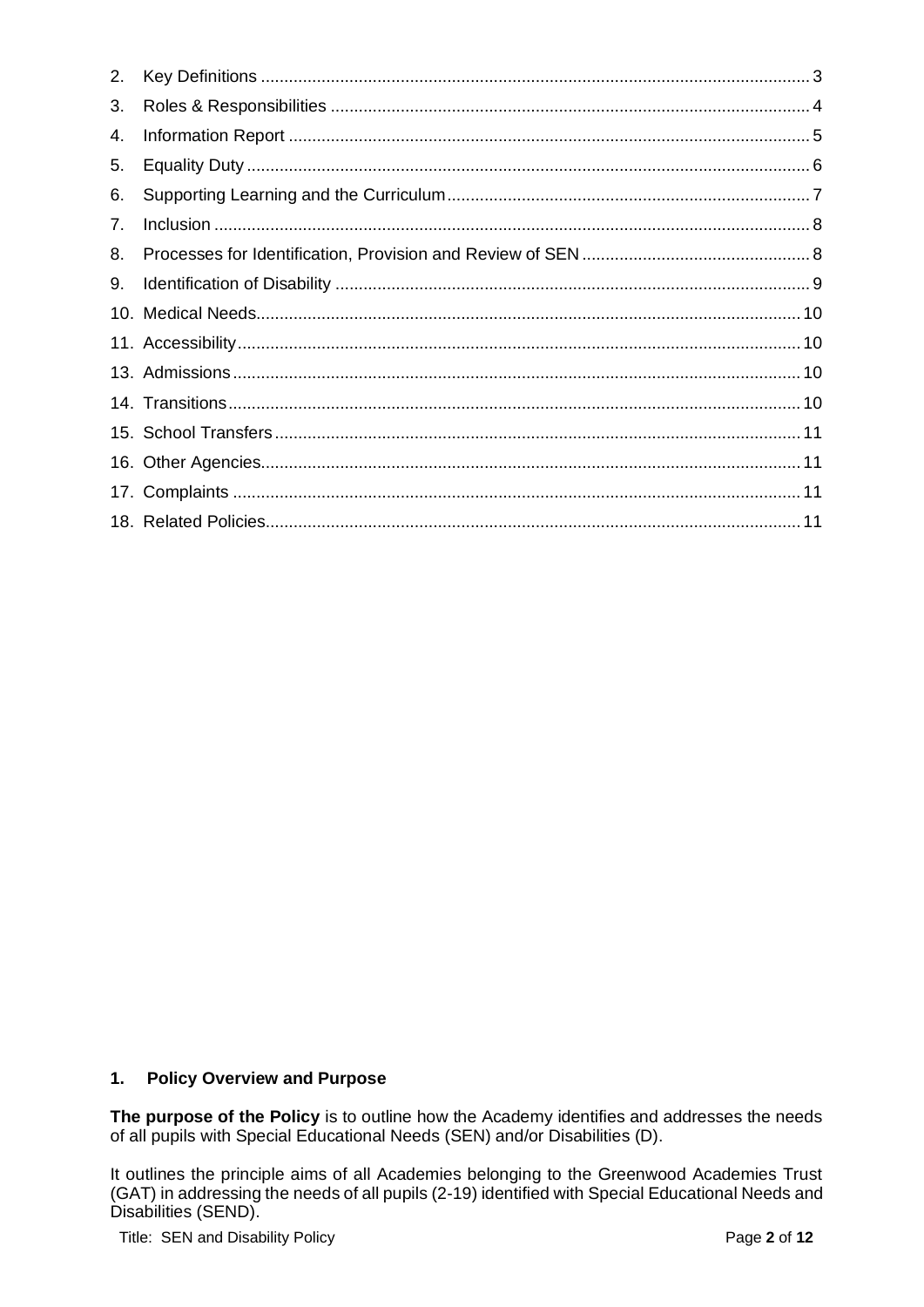In making provision for children with SEN and/or Disabilities this policy and the **Information Report** aim to:

- ensure that all stakeholders, including Academy staff, pupils, parents and commissioners, have a clear understanding of the Academy approach to SEND support; what is expected of them and what they can expect in terms of provision.
- ensure the duties set out in the SEND Code of Practice (2015) and the Equality Act 2010 are fully met, enabling those with special educational needs or disabilities full access to the normal activities of the Academy and the appropriate aspects of the Local Offer
- develop a culture of high aspiration supported by high quality provision to meet individual needs
- promote early identification of need and appropriate intervention
- focus on outcomes that ensure successful preparation for adulthood
- involve children, young people and their parents in decision-making, communicating with them so that they can participate as fully as possible
- ensure that training provided to staff aligns with the specific expertise and knowledge needed within the Academy to support its children with SEN
- facilitate collaboration between education, health and social services.

The Greenwood Academies Trust (GAT) Mission Statement sets out our commitment to high expectations and aspirations to improve outcomes for all pupils ensuring successful transition to adulthood:

- i) Believing all our pupils can achieve high levels of success.
- ii) Identifying and pursuing opportunities where we can add the most value to young people's lives.

iii) Creating a culture and framework where our children and employees can learn, develop and thrive.

#### <span id="page-2-0"></span>**2. Key Definitions**

#### *Special Educational Needs (SEN) – Definition*

Under the Children & Families Act 2014, a child or young person has special educational needs if he or she has a Learning Difficulty or Disability (LDD) which calls for special educational provision to be made for him or her.

A child of compulsory school age or a young person has a *learning difficulty or disability* if he or she;

- i) has a significantly greater difficulty in learning than the majority of children of a similar age; or
- ii) has a disability which prevents or hinders him or her from making use of educational facilities of a kind generally provided for children of the same age in mainstream schools or mainstream post-16 institutions.

For children aged two or more, special educational provision is educational or training provision that is additional to or different from that made generally for other children or young people of the same age by mainstream schools, maintained nursery schools, mainstream post-16 institutions or by relevant early years providers. For a child under two years of age, special educational provision means educational provision of any kind.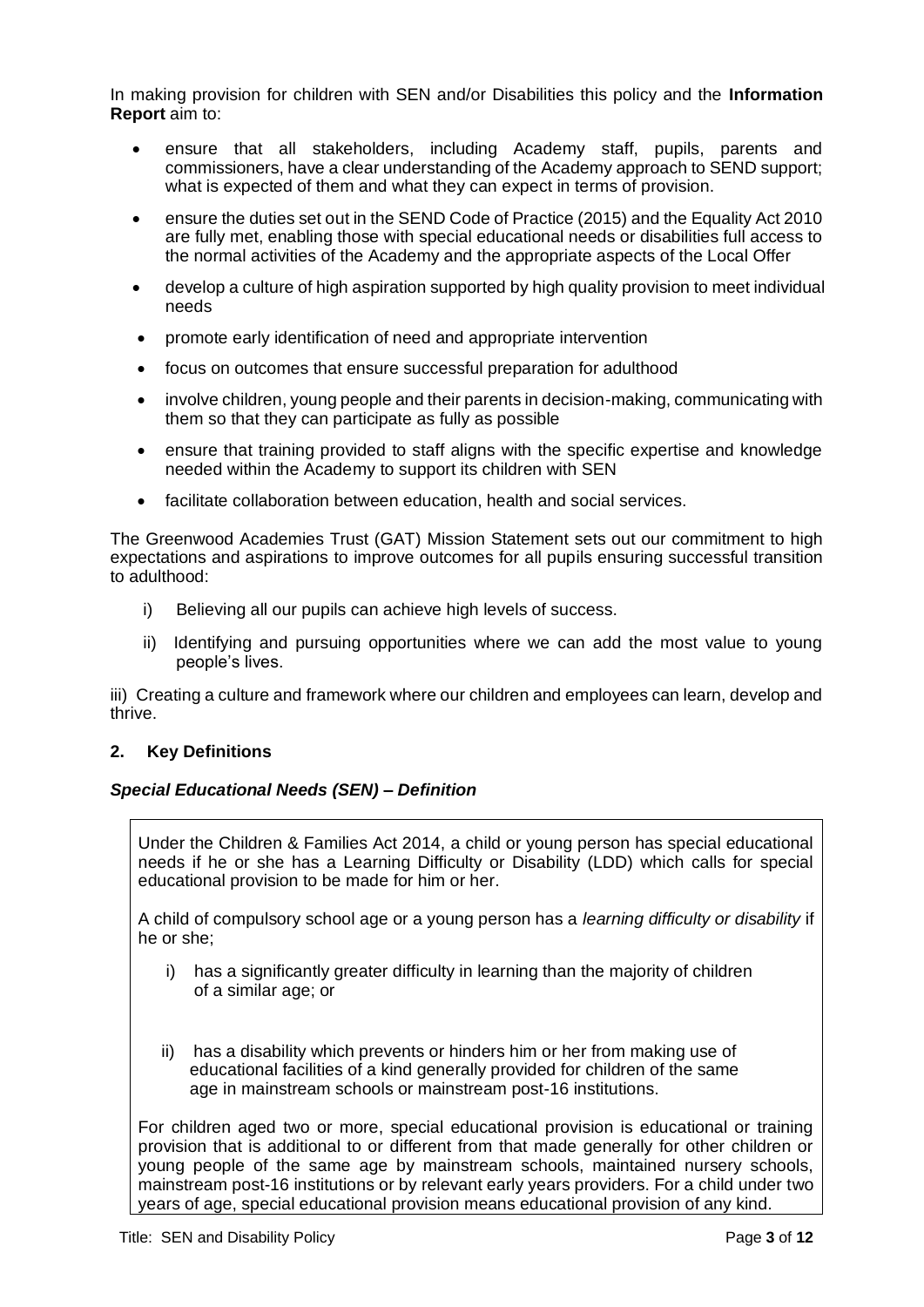A child under compulsory school age has special educational needs if he or she is likely to fall within the definition (i or ii) above when they reach compulsory school age or would do so if special educational provision was not made for them (Section 20 Children and Families Act 2014).

The term SEN includes Learning Difficulties & Disabilities.

### *Disability – Definition*

Equality Act 2010 defines a disability as:

*"a physical or mental impairment which has a substantial and long-term adverse effect on (a person's) ability to carry out normal day to day activities".*

*Activities* are defined as: mobility; manual dexterity; physical coordination; continence; ability to lift; speech, hearing, eyesight; memory or ability to concentrate, learn or understand; understanding of risk of physical danger.

For the purpose of this Act, these words have the following meanings:

- 'substantial' means more than trivial or minor
- 'long-term' means that the effect of the impairment has lasted or is likely to last for at least twelve (12) months (there are special rules covering recurring or fluctuating conditions).

This definition includes sensory impairments such as those affecting sight or hearing, and long-term health conditions such as asthma, diabetes, epilepsy, and cancer. Children and young people with such conditions do not necessarily have SEN, but there is a significant overlap between disabled children and young people and those with SEN. Where a disabled child or young person requires special educational provision, they will also be covered by the SEN definition.

Progressive conditions; people with HIV, cancer or multiple sclerosis are protected by the Act from the point of diagnosis. The extension of the Disability definition to include issues of mental health and facial disfigurements highlights the importance of recognising that 'impairment' can only be viewed within the context of its impact.

*Taken from the SEN and Disability Code of Practice - January 2015*

#### <span id="page-3-0"></span>**3. Roles & Responsibilities**

The Board of Directors of the Greenwood Academies Trust ("GAT Board") has the overall responsibility of ensuring the Trust has systems to effectively discharge its statutory responsibilities in relation to SEND, as outlined in the SEN and Disability Code of Practice 2015.

The GAT Board is responsible for approving the SEND policy. This responsibility cannot be delegated to any other committee or officer.

The CEO will ensure there is a process of quality assure for Special Education Needs and Disability. The Principal designated Senior Leader and SENCO will take all reasonable steps, within the limitations of resources available, to fulfil the requirements outlined in this policy document.

Each Principal will monitor the Academy SEN and Disability Policy and practices, working closely with the relevant staff, including class teachers, the designated Senior Leader for Inclusion and SENCo.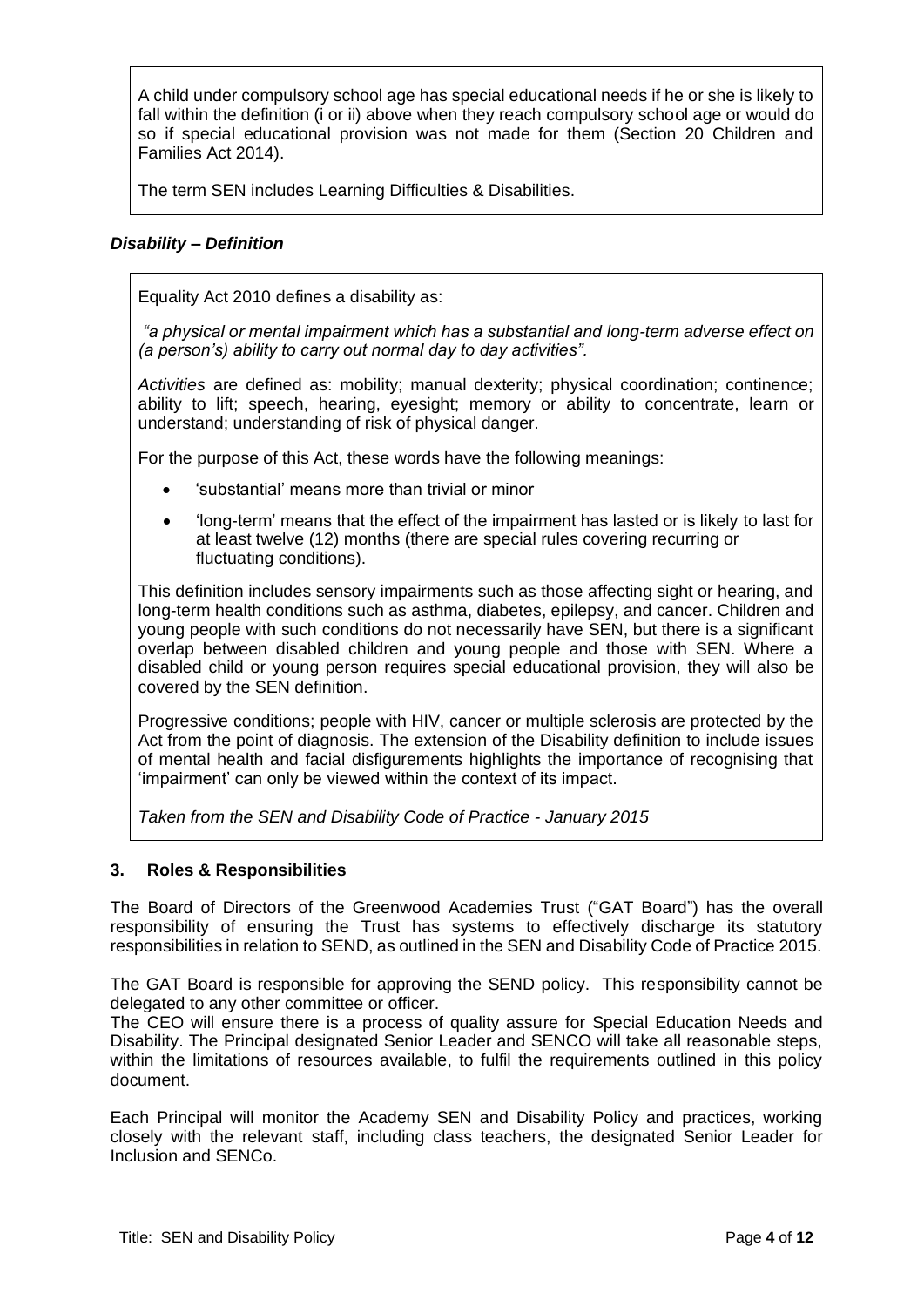Class teachers are responsible for the progress and development of every pupil in their class and will work with the SENCO and Tas to ensure the 'assess plan do review' cycle is appropriately implemented to support any pupil with SEND.

The Principal, via the Academy Advisory Council, has the responsibility for reporting back to the GAT Board to demonstrate that the SEND policy and practice are being properly applied within the Academy.

**The Principal** or designated senior leader will line manage the SENCo, keep themselves fully up-to-date with working practise and ensure compliance. The Chief Executive, Education Director and Senior Education Adviser – Inclusion (Trust SENCo) have oversight of the policy and have the responsibility of recommending any necessary changes to the policy for the GAT Board to approve.

**The Academy SENCO** will co-ordinate the academy's approach to SEND provision and will undertake those duties set out in Chapter 6 of the SEND Code of Practice. Specifically, the Academy SENCO will be responsible for:

- the day to day operation of this policy
- co-ordinating the provision for children with SEN and/or Disabilities by working closely with other staff
- liaising with parents and other professionals in respect of SEN and/or Disability needs
- providing related professional guidance to other colleagues with the aim of securing high quality teaching
- supporting teachers to monitor the standards of pupil achievement
- reviewing targets for improvement
- collaborating with curriculum heads and co-ordinators to ensure that learning for all children is given equal priority
- ensuring that appropriate records are kept
- contributing to the in-service training of staff
- using available resources to maximum effect
- managing support staff who work with SEN and disabled children
- maintaining records of work done by external agencies in support of children with SEN and/or Disabilities
- ensuring that the published SEN Information Report is accessible and remains current, along with the relevant links to the Local Offer and Accessibility Plan on the Academy website.

#### <span id="page-4-0"></span>**4. Information Report**

**Each Academy publishes their Academy SEND Information Report on their website and regularly reviews and updates this**. This is also available, on request, in paper form. The Information Report provides the important details of how SEND needs are assessed; provided for and reviewed in consultation with parents\* and other appropriate agencies. The following information is published:

*\* Here, and throughout this policy, the term 'parents' is to be construed in accordance with the Education Act 1996 and therefore includes anyone who:* 

- *i) is the child's natural parent;*
- *ii) has parental responsibility for the child;*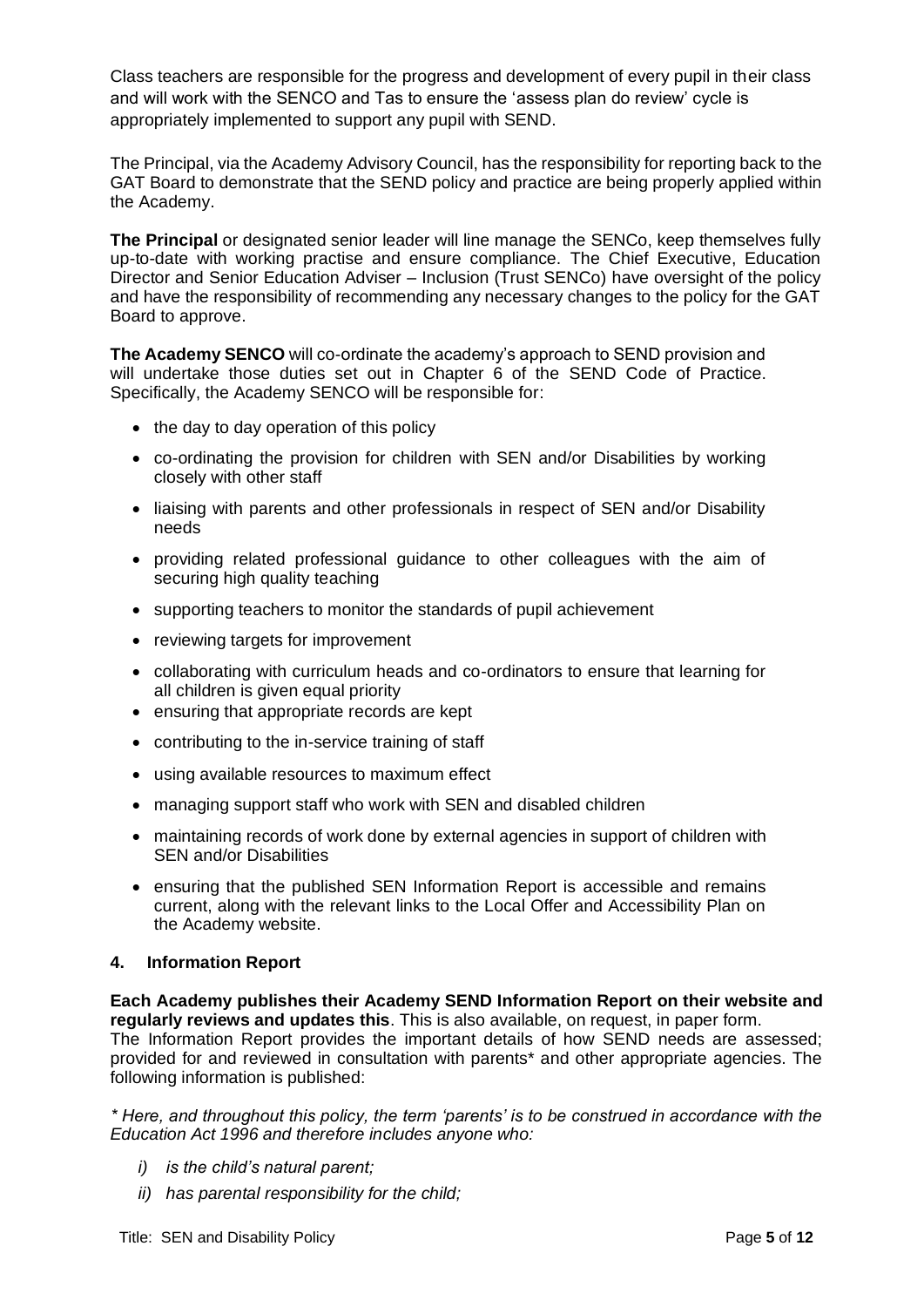- *iii) has care for the child.*
- The kinds of SEN that are provided for at the Academy
- Processes for identifying children and young people with SEN and assessing their needs, including the name and contact details of the Special Educational Needs Co-ordinator (SENCO) (mainstream schools)
- Arrangements for consulting parents of children with SEN and involving them in their child's education
- Arrangements for consulting young people with SEN and involving them in their education
- Arrangements for assessing and reviewing children and young people's progress towards outcomes. This should include the opportunities available to work with parents and young people as part of this assessment and review
- Arrangements for supporting children and young people in moving between phases of education and in preparing for adulthood. As young people prepare for adulthood, outcomes should reflect their ambitions, which could include higher education, employment, independent living and participation in society
- The approach to teaching children and young people with SEN
- How adaptations are made to the curriculum and the learning environment of children and young people with SEN
- Additional support for learning that is available to children with SEN
- The expertise and training of staff to support children and young people with SEN, including how specialist expertise will be secured
- How equipment and facilities to support children and young people with SEN will be secured
- Evaluating the effectiveness of the provision made for children and young people with SEN
- How children and young people with SEN are enabled to engage in activities available with children and young people in the Academy who do not have SEN
- Support for improving emotional, mental and social development. This should include extra pastoral support arrangements for listening to the views of children and young people with SEN and measures to prevent bullying
- How the Academy involves other bodies, including health and social care bodies, local authority support services and voluntary sector organisations, in meeting children and young people's SEN and supporting their families
- Contact details of support services for parents of children with SEN
- Where the Local Authority's Local Offer is published
- Arrangements for handling complaints from parents of children with SEN about the provision made at the Academy.

#### <span id="page-5-0"></span>**5. Equality Duty**

The **SEN and Disability Code of Practice: 0 to 25 years (January 2015)** emphasises the requirements of the **Equality Act 2010** which places a duty to promote equality on all public bodies, including Academies.

Each Academy has due regard to the need to:

• eliminate direct or indirect discrimination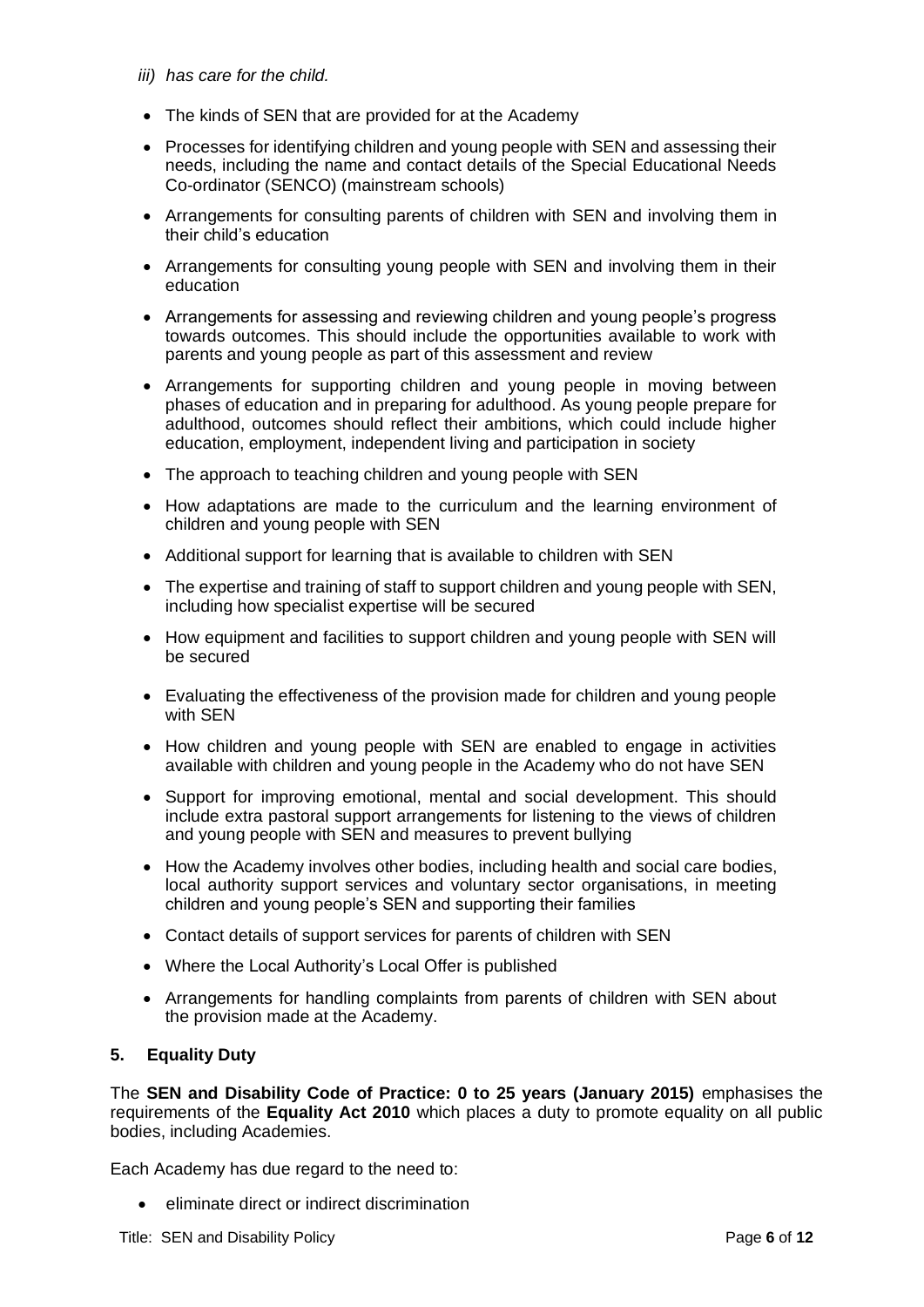- eliminate harassment or victimisation related to a disability
- make reasonable adjustments, including the provision of auxiliary aids and services, to ensure that disabled children and young people are not at a substantial disadvantage compared with their peers.

This duty is anticipatory – it requires thought to be given in advance to what disabled children and young people might require and what adjustments might need to be made to prevent that disadvantage

- promote equality of opportunity between disabled people and non-disabled people
- promote good relationships between disabled and non-disabled children and young people
- encourage participation by disabled people in public life
- take steps to take account of disabled people's disabilities even when that involves treating disabled people more favourably than non-disabled people.

These duties combine to ensure access to education and the inclusion of disabled pupils in every area of Academy life. The disability discrimination duties provide protection from discrimination, the planning duties provide for improvements in access and the SEN framework provides auxiliary aids and services.

Provision and planning for improved access, including reasonable adjustments for children and young people with SEND is published in the Academy's Accessibility Plan (see the Academy website for the SEND Information Report).

#### <span id="page-6-0"></span>**6. Supporting Learning and the Curriculum**

The SENDCo for each Academy site is responsible for co-ordinating the provision for children with SEND.

The Principal, Senior Leadership Team and SENCO support all colleagues to ensure that the Academy:

- provides good quality teaching in all classes, setting suitable learning challenges and giving every pupil the opportunity to experience success in learning and achieve as high a standard as possible
- promotes an ethos of high aspirations for all children regardless of ability where every teacher is accountable for the progress of all children in their classes
- allows differentiation according to individual needs, i.e. teaching strategies used will wherever possible reflect the needs of children with disabilities, for example children with visual problems, information normally provided in writing will be made available in alternative formats that are clear and user friendly e.g., large print, audio. The SENCO will convene appropriate training for staff
- responds to children's diverse learning needs taking into account the different backgrounds, experiences, interests and strengths which influence the way in which they learn, when planning teaching and learning
- offers children and young people equality of opportunity and access, i.e. the curriculum and assemblies.
- encourages staff and children to respond positively to the diversity and richness that persons with disabilities bring and positive images will be shown
- staff maintain current good practice in relation to the education of pupils with disabilities
- has inclusive careers and employability provision in place with aims to break down traditional barriers and areas of discrimination – particular emphasis is to be placed on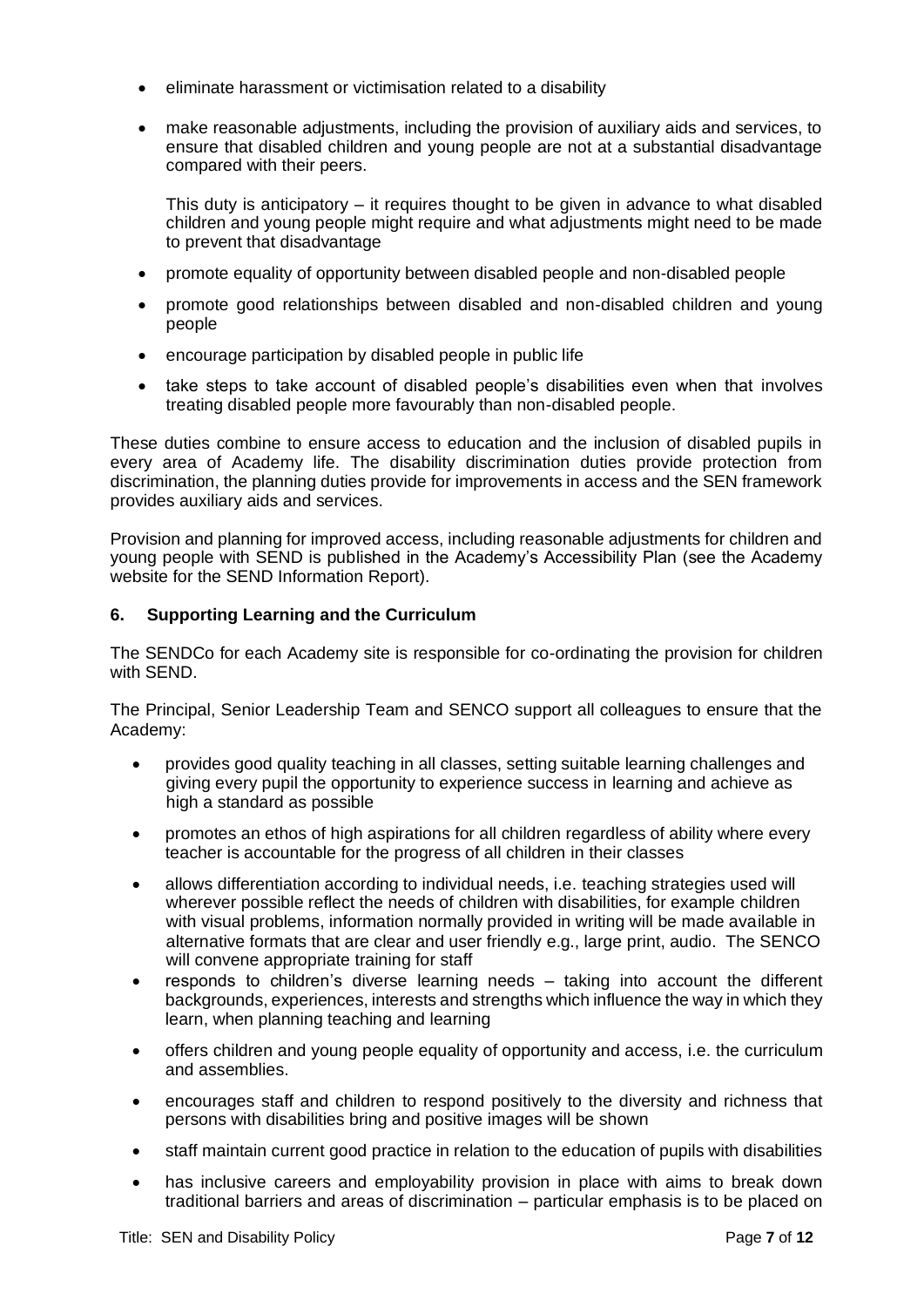raising aspirations, broadening horizons, developing confidence and employability skills and helping children believe they are capable of succeeding in the world of work

- provides access to high quality, independent and impartial careers advice to pupils from year 8 through to Post-16 students
- communicates well with parents and careers, particularly where pupils have additional SEND
- staff are updated on a regular basis with regards to the changing needs of pupils' SEN and disabilities and the training provided.

#### <span id="page-7-0"></span>**7. Inclusion**

The Greenwood Academies Trust takes inclusion extremely seriously; the vision for the Trust around inclusion is:

'The Greenwood Academies Trust welcomes all children and young people from their local area to attend their Academies. The Trust strives to meet the needs of all its children and young people, taking into account their varied backgrounds, learning styles and abilities. The Trust also wants to ensure children and young people feel a sense of belonging and are equally valued, allowing them to fully participate and contribute in all aspects of Academy life. Inclusion at its simplest is about being 'included'. The Trust ensures equal access and opportunities to all and will endeavour to remove any barriers to ensure everyone is successful and able to reach their potential.'

In some cases, it may be appropriate to withdraw a pupil from mainstream activities, for example when:

- the child will benefit from some intensive individual work:
- medical advice indicates that it is unsafe for the child to participate and some alternative is provided

However, where this is necessary, the general principle that all children will be able to participate in a broad and balanced curriculum will not be compromised and the Academy will act in accordance with its duties under the Equality Act.

Where disability but no SEN is identified, the SENCO will keep an accurate record of the nature of the disability and the additional support needed and provided for the child.

Prior to a child joining the Academy, the SENCO will liaise with the previous school (where applicable) and outside agencies to assess the needs of the child. Once the child has joined the Academy, a teacher who is aware of the child's needs and attainment and has a good understanding of their SEN (usually the child's class teacher or form tutor), supported by the SENCo, will liaise with parents regarding concerns and reporting progress in accordance with the SEN Code of Practice.

#### <span id="page-7-1"></span>**8. Processes for Identification, Provision and Review of SEN**

The Academy implements the 4-stage approach, Assess, Plan, Do, Review as outlined in the SEN Code of Practice (2015). This ensures that parents, children and teaching staff are clear about how they will help the child reach the expected outcomes. The over-riding purpose of early action is to help the child achieve the identified outcomes and remove any barriers to learning. Where it is decided that a child does have SEN, the decision is recorded in the Academy records and the child's parents are formally informed that special educational provision is being made.

All pupils regardless of needs are set targets and data collated during the academy reporting process is analysed and strategies put in place to support pupils that are not achieving as expected. All SEN interventions will have Specific, Measurable, Achievable targets (SMART) set to ensure that progress is made. If expected progress is not made, then the SENCO may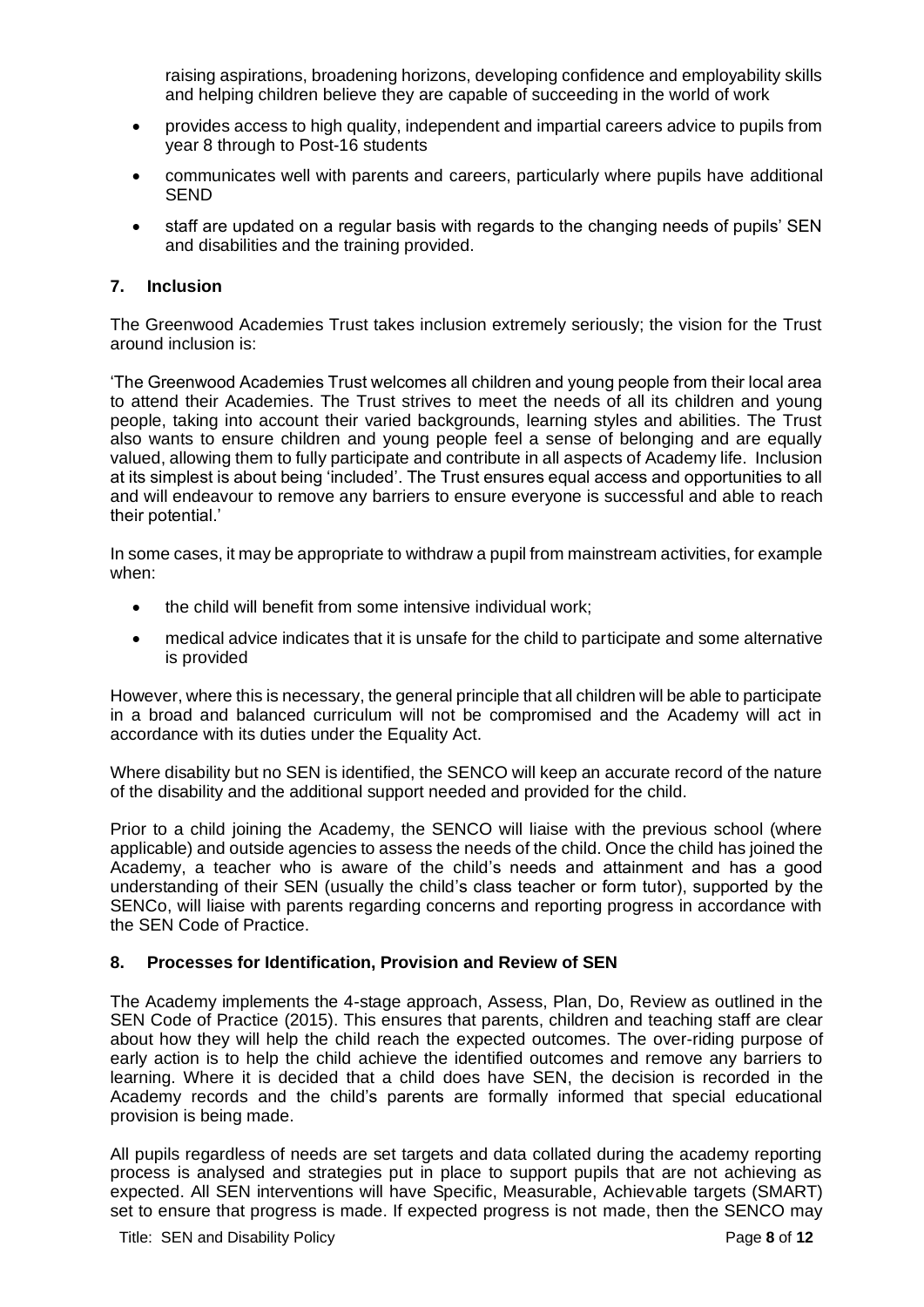refer to specialist services. Each Academy will work in partnership with parents and external agencies to support students with special educational needs and will use its best endeavours to ensure that appropriate provision is secured for any student with special educational needs in order to achieve agreed outcomes.

Arrangements for appropriate support is made through the Academy's graduated approach to SEN support.

Where a child continues not to make expected progress, the class teacher, working with SENDCo will ensure the parents are informed about the issue and there will be consultation and discussion around the proposed additional support for the pupil. With appropriate support and interventions having been put in place by the Academy, the Academy will consider requesting specialist support from external agencies and/or making a referral to the local authority for an Education, Health and Care needs assessment.

It is the responsibility of the local authority to take decisions relating to the assessment, issuing and content of an Education Health and Care Plan (EHC Plan) but the Academy will contribute to this process in accordance with the SEN Code of Practice and statutory framework. Details of the process and maintenance of an EHC plan can be found on the SEN section of the Local Authority website. If a pupil has an EHC Plan, an annual review will be held in accordance with the legal requirements.

#### <span id="page-8-0"></span>**9. Identification of Disability**

The Academy liaises with parents and health professionals to collect and act upon disability information for every pupil, including reporting to the DfE on all Disability data. This information is accessible to Academy staff on a 'need to know' basis.

The existence of an impairment which meets the legal definition of 'disability', whether formally diagnosed or not, is considered to be a disability.

To be classed as a disability, the child's impairment must satisfy the full legal definition of "disability" (as set out in the Equality Act 2010), whether or not it has a particular label.

The Academy should consider whether the child has difficulty with any of the following 'normal day-to-day activities':

- **mobility;** getting to/from the Academy, moving about the Academy and/or going on Academy visits
- **manual dexterity;** holding a pen, pencil or book, using tools in design and technology, playing a musical instrument, throwing and catching a ball
- **physical co-ordination;** washing or dressing, taking part in games and PE
- **ability to lift, carry or otherwise move everyday objects;** carrying a full school bag or other heavy objects
- **continence;** going to the toilet or controlling the need to go to the toilet
- **speech;** communicating with others or understanding what others are saying; how they express themselves orally or in writing
- **hearing**
- **eyesight**
- **perception of the risk of physical danger;** inability to recognise danger.

For the purpose of the definition, all treatments, except the use of spectacles, are ignored. The effect of the impairment has to be considered as it would be without any medication or other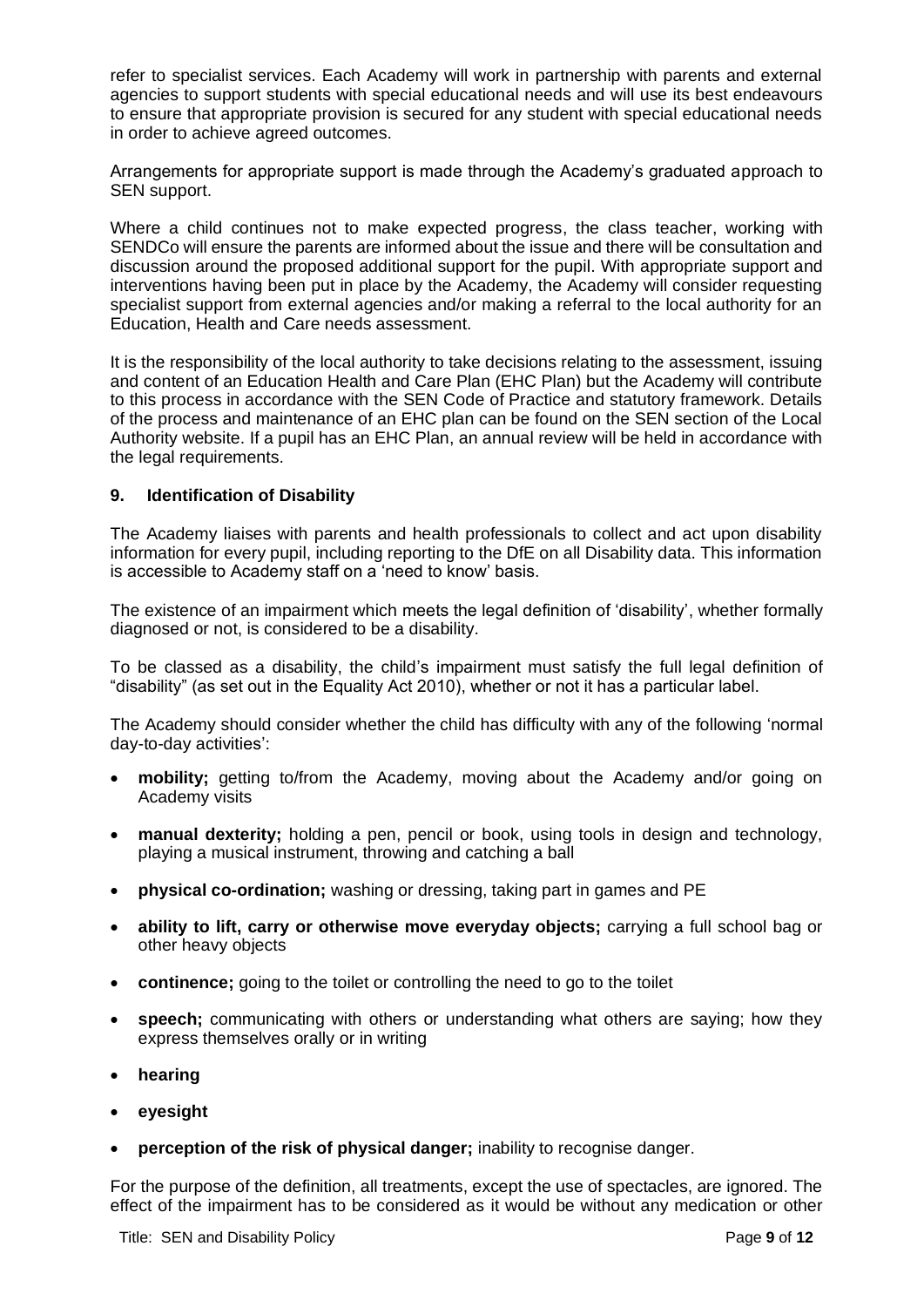treatment. So, a young person whose epilepsy is well controlled by drugs has to be considered as s/he would be if s/he were not having regular treatment.

Children and young people are not regarded as having a learning difficulty solely because the home language or form of language is different from the language in which they are taught. The needs of such children are addressed by language immersion and by specialist English as Additional Language (EAL) teachers in those academies where there is a high proportion of non-English speaking pupils.

#### <span id="page-9-0"></span>**10. Medical Needs**

We recognise that some children at the Academy with medical conditions need support for full access to the curriculum, including off site visits and physical education. Children with medical conditions may have special educational needs and or a disability. For children and young people with medical needs this policy is applied in conjunction with the Supporting Pupils with Medical Needs Policy.

#### <span id="page-9-1"></span>**11. Accessibility**

The Academy website publishes a copy of the Accessibility Plan which shows how the academy currently provide support (reasonable adjustments) and intend to improve accessibility for disabled pupils in the following areas:

- Improving the physical environment e.g. lifts and ramps to help physically impaired children
- Making improvements in the provision of written information e.g. providing items that are usually provided in writing (hand-outs, timetables etc.) in Braille, large print etc. for visually impaired children
- Increasing access to the curriculum e.g. by classroom organisation, assistive technology, (interactive whiteboards), easy to use keyboards.

In addition, the LA will make suitable arrangements for transport to and from the Academy for eligible disabled children or the LA will give guidance around transport if it has outsourced this service.

#### <span id="page-9-2"></span>**12. Admissions**

Each Academy aims to meet the needs of any children whose parent(s) wish to register him/her at the Academy as long as a place is available, and the admissions criteria fulfilled. No child will be refused admission solely on the grounds that he or she has SEN or a Disability. However, where he or she is the subject of a "Statement of Special Educational Need" or an "Education, Health and Care Plan" and it is proposed that the Academy is named in that Statement or EHC Plan, the Academy may, where relevant make representations to the local authority that placement at the Academy is incompatible with the efficient education of others, or the efficient use of resources, and no reasonable steps may be made to secure compatibility.

#### <span id="page-9-3"></span>**13. Transitions**

Smooth transitions between key stages are important for all children. For children with SEN and/or Disability this process may be more disruptive*.* Advance planning for the transfer of pupils with SEN and/or Disability between phases is essential.

Individual Review meetings for children at transition point is expected with the SENDCo and provisions planned to meet needs.

After the meeting, the child and their parent(s) or will normally be sent a copy of any Transition Plan.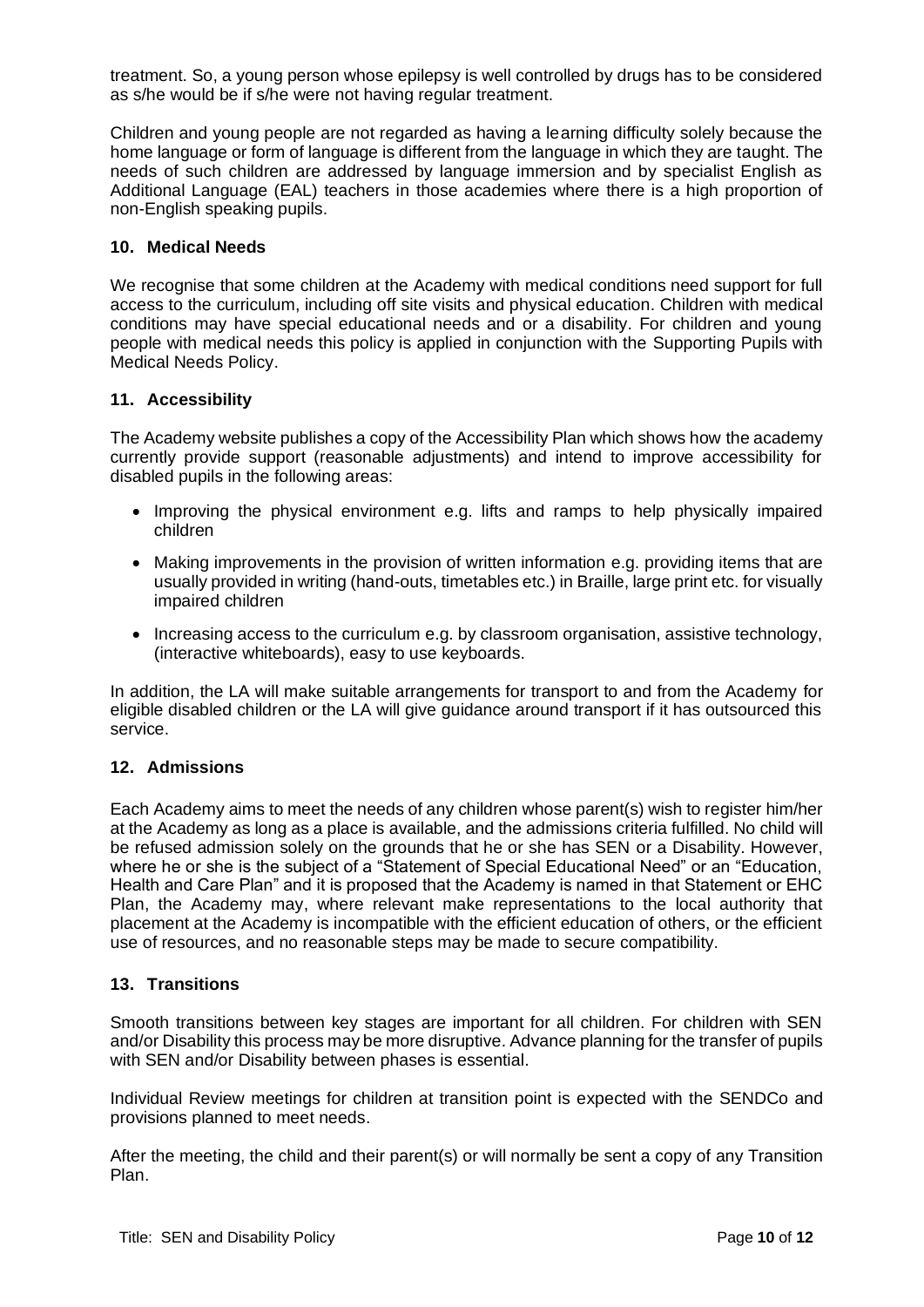### <span id="page-10-0"></span>**14. School Transfers**

The SENCO or another person delegated by the SENDCo/SENCO representative will arrange planning meetings with parents and other agencies when a pupil is moving on.

In the case of pupils joining an Academy, the SENCO or their representative will attend meetings with the current education setting to gather information; plan provision with parents and arrange any necessary transition activities. New admissions that have SEN and/or Disability should have, on transfer, information which includes; detailed background information, copies of written plans and information about external agency involvement. The SENCO may wish to assess the child to supplement transfer information.

Planning for SEND children starting school for the first time will take place with parents and other agencies already working with the family. The SENCo will ensure that all necessary information is recorded and shared with parents and Academy staff.

When a pupil transfers to another Academy or school, the SENCO will forward all relevant information regarding the child's needs within fifteen (15) days of the pupil ceasing to be registered with the Academy.

#### <span id="page-10-1"></span>**15. Other Agencies**

The Academy will engage with outside agencies to work with individual pupils when it is deemed appropriate, following discussion with parents. In order to ensure good quality provision for children's needs, SENCOs will liaise regularly with specialist agencies who offer support and guidance.

The following are examples of such specialist agencies:

- School Nurses
- Child and Adolescent Mental Health Services (CAMHS)
- Community Educational Psychology Services (CEPs)
- Educational Welfare Officer (EWO)/Attendance Officer
- Local Common Assessment Framework (CAF) Co-ordinator
- Local Inclusion Services for Communication and Interaction; Cognition and Learning; Behaviour, Emotional and Social Development; Sensory and/or Physical needs
- Paediatricians
- Careers Advisers
- Appropriate local voluntary agencies (often for an identified, individual pupil).

#### <span id="page-10-2"></span>**16. Complaints**

If a parent has a concern regarding their child's SEN, they should discuss this with the SENCO in the first instance. If the matter is not resolved and the parent wishes to make a formal complaint, then the parent should follow the process set out in the Academy's Complaint Policy. There is a formal Complaints Policy on each Academy's website.

#### <span id="page-10-3"></span>**17. Related Policies**

This policy is applied in conjunction with the following GAT policies:

- Equality for Pupils
- Supporting Pupils with Medical Needs
- Safeguarding